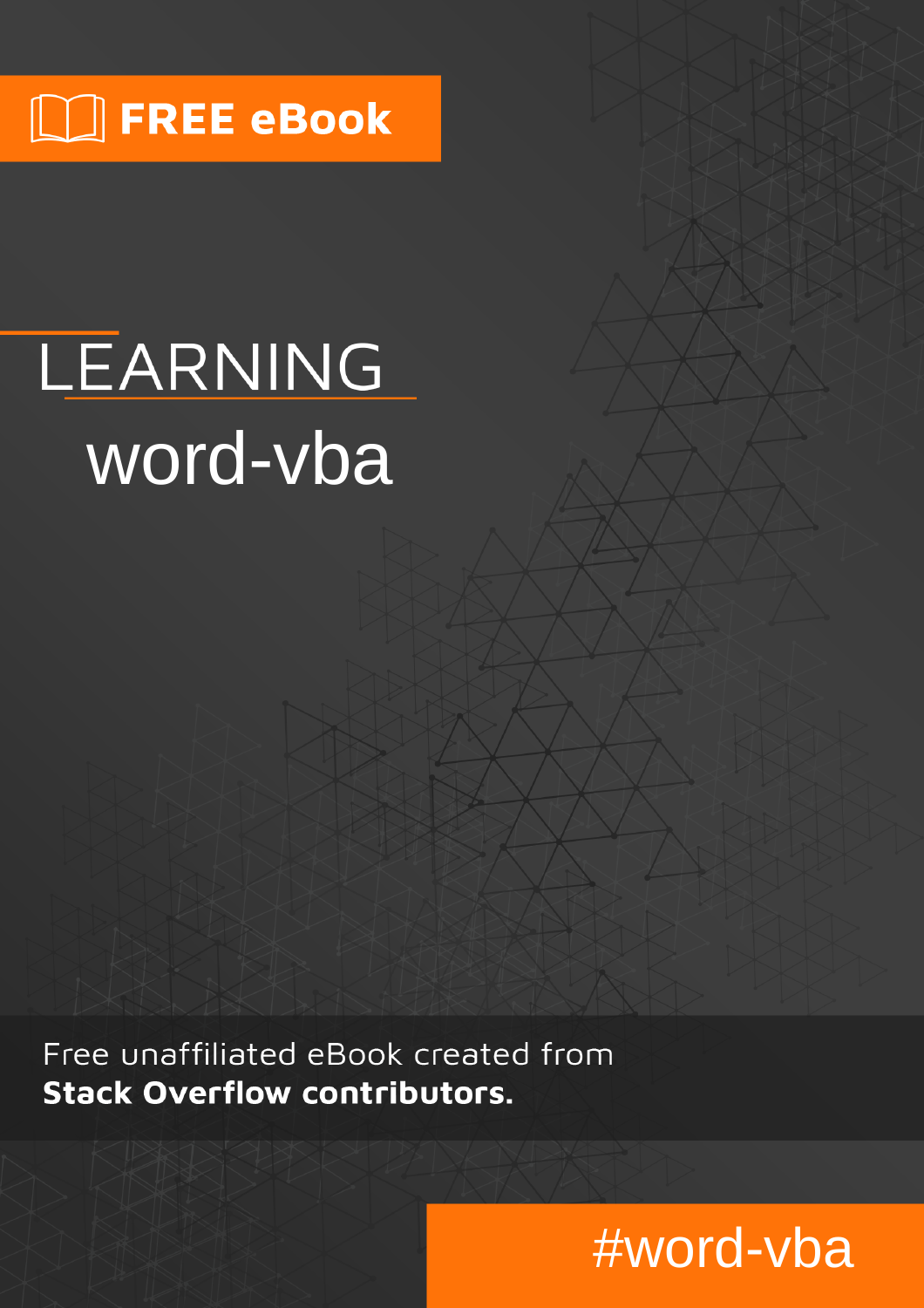## **Table of Contents**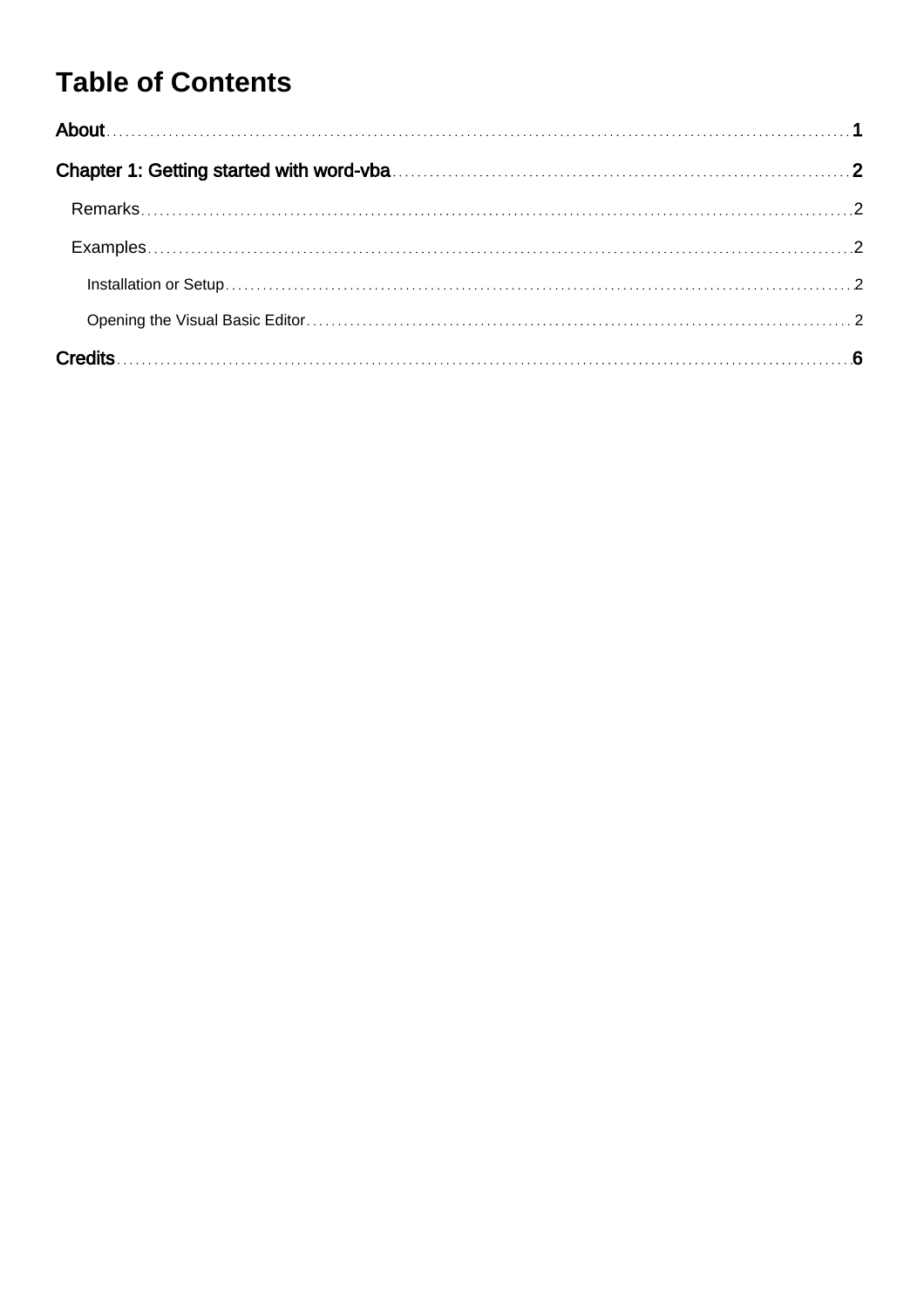<span id="page-2-0"></span>

You can share this PDF with anyone you feel could benefit from it, downloaded the latest version from: [word-vba](http://riptutorial.com/ebook/word-vba)

It is an unofficial and free word-vba ebook created for educational purposes. All the content is extracted from [Stack Overflow Documentation,](https://archive.org/details/documentation-dump.7z) which is written by many hardworking individuals at Stack Overflow. It is neither affiliated with Stack Overflow nor official word-vba.

The content is released under Creative Commons BY-SA, and the list of contributors to each chapter are provided in the credits section at the end of this book. Images may be copyright of their respective owners unless otherwise specified. All trademarks and registered trademarks are the property of their respective company owners.

Use the content presented in this book at your own risk; it is not guaranteed to be correct nor accurate, please send your feedback and corrections to [info@zzzprojects.com](mailto:info@zzzprojects.com)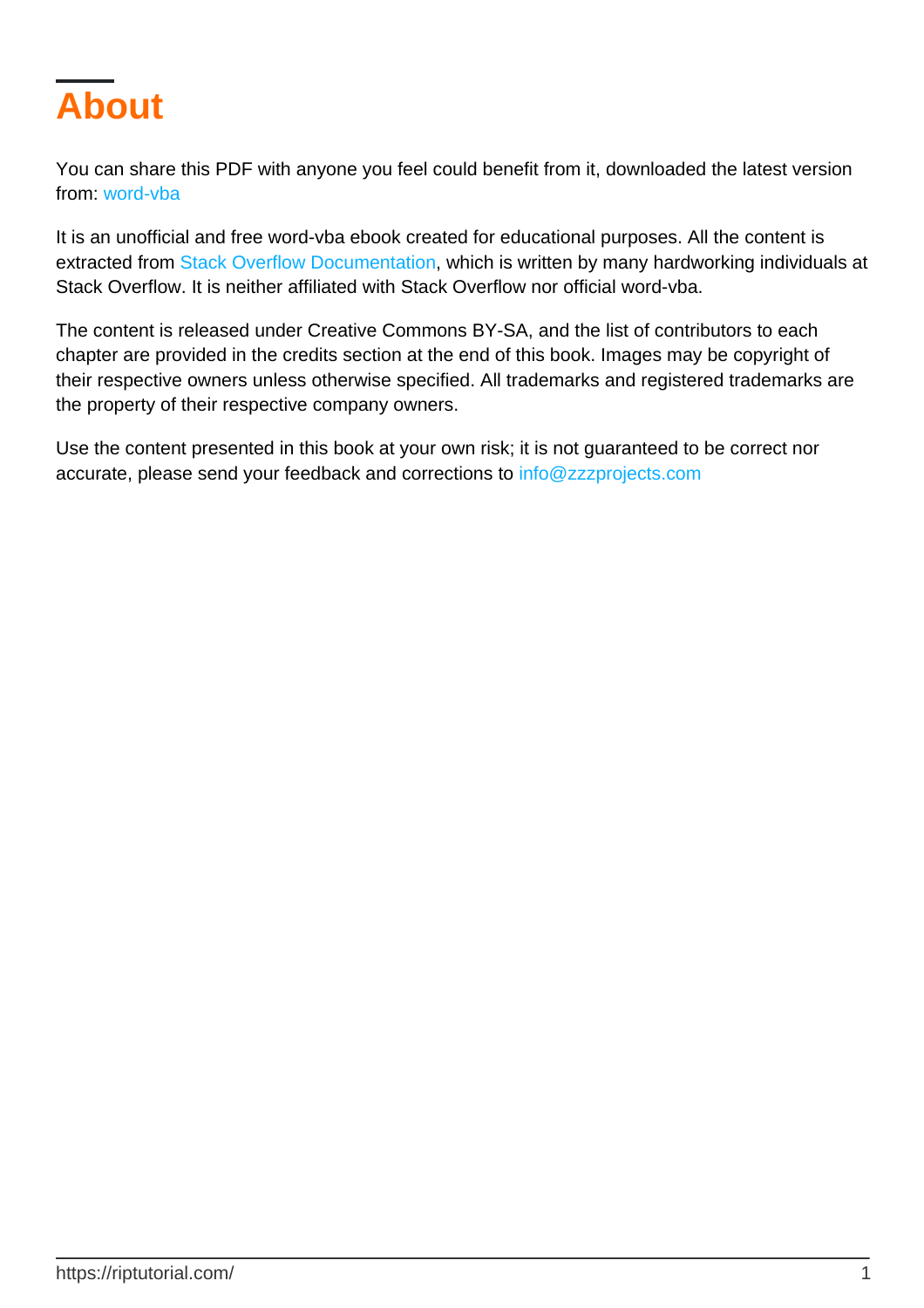## <span id="page-3-0"></span>**Chapter 1: Getting started with word-vba**

### <span id="page-3-1"></span>**Remarks**

This section provides an overview of what word-vba is, and why a developer might want to use it.

It should also mention any large subjects within word-vba, and link out to the related topics. Since the Documentation for word-vba is new, you may need to create initial versions of those related topics.

## <span id="page-3-2"></span>**Examples**

<span id="page-3-3"></span>**Installation or Setup**

Detailed instructions on getting word-vba set up or installed.

<span id="page-3-4"></span>**Opening the Visual Basic Editor**

**Step 1: Open a Document**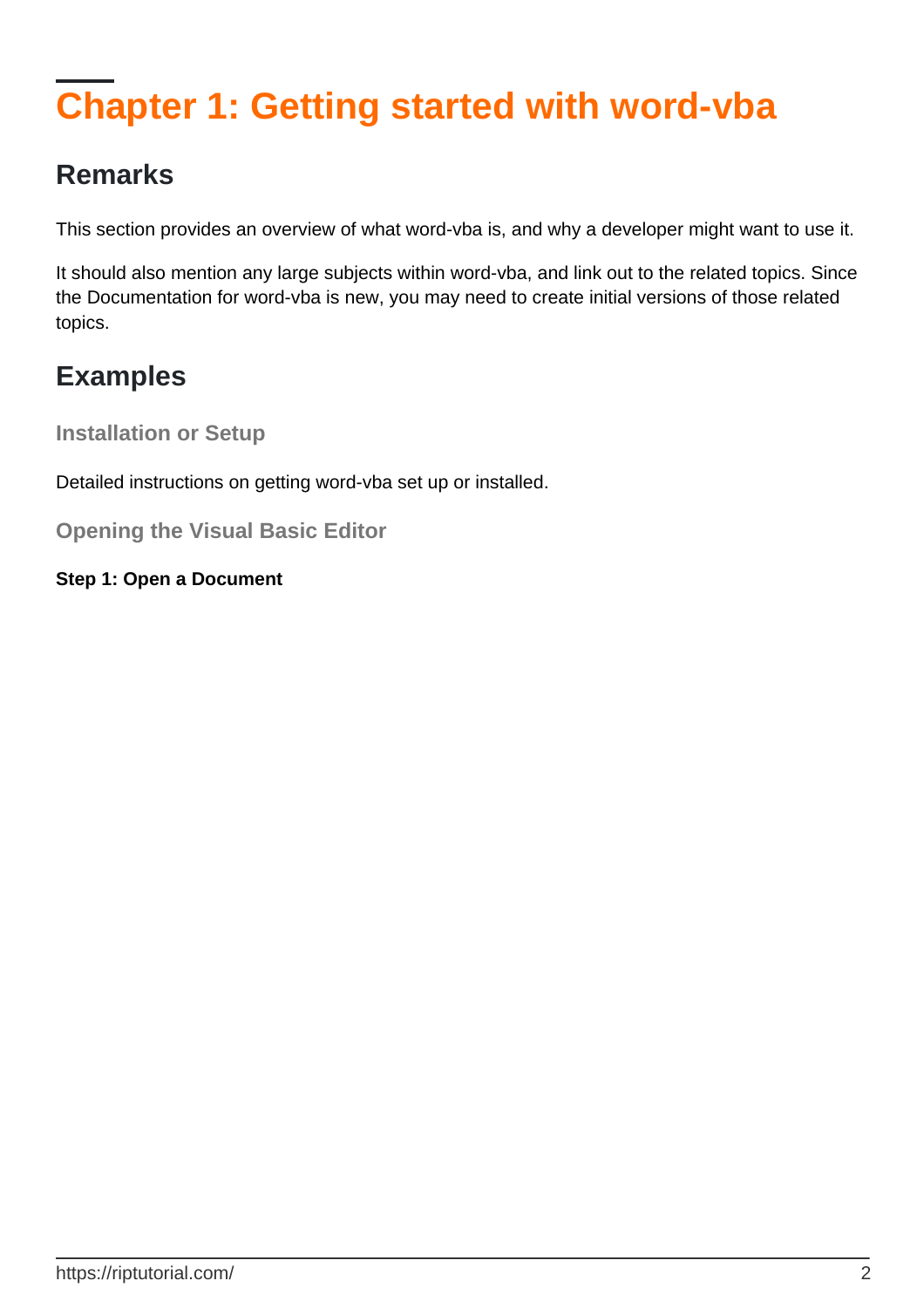| 日                                                                                                 |              |                                                  |           |                |                                                                                                                                                                                                                                                                                                                                                                                                                                                                                                                                                                                                                                                                                                                                                                                                                              |          |        |      |           |                |
|---------------------------------------------------------------------------------------------------|--------------|--------------------------------------------------|-----------|----------------|------------------------------------------------------------------------------------------------------------------------------------------------------------------------------------------------------------------------------------------------------------------------------------------------------------------------------------------------------------------------------------------------------------------------------------------------------------------------------------------------------------------------------------------------------------------------------------------------------------------------------------------------------------------------------------------------------------------------------------------------------------------------------------------------------------------------------|----------|--------|------|-----------|----------------|
| File                                                                                              | Home         | Insert                                           | Design    | Layout         | References                                                                                                                                                                                                                                                                                                                                                                                                                                                                                                                                                                                                                                                                                                                                                                                                                   | Mailings | Review | View | eForms    | $Q$ Tell me wl |
| <b>ML</b><br>Új eForms<br>dokumentum<br>eForms                                                    | ركن<br>Paste | X Cut<br>lin Copy<br>Format Painter<br>Clipboard | $\Box$    |                | Calibri (Body) $\rightarrow$ 11 $\rightarrow$ $A^*$ $A^*$   Aa $\rightarrow$   $A^*$   $\left  \frac{A^*}{A^*} \right $ $\left  \frac{A^*}{A^*} \right $ $\left  \frac{A^*}{A^*} \right $ $\left  \frac{A^*}{A^*} \right $ $\left  \frac{A^*}{A^*} \right $ $\left  \frac{A^*}{A^*} \right $ $\left  \frac{A^*}{A^*} \right $ $\left  \frac{A^*}{A^*} \right $<br><b>B</b> $I$ $\underline{\mathsf{U}}$ $\downarrow$ abe $\mathsf{x}_2$ $\mathsf{x}^2$ $\begin{array}{ c c c c c }\n\hline\n\mathsf{A} & \downarrow & \mathsf{A} \\ \hline\n\end{array}$ $\downarrow$ $\underline{\mathsf{N}}$ $\downarrow$ $\underline{\mathsf{N}}$ $\downarrow$ $\underline{\mathsf{N}}$ $\downarrow$ $\underline{\mathsf{N}}$ $\underline{\mathsf{N}}$ $\underline{\mathsf{N}}$ $\underline{\mathsf{N}}$ $\underline{\mathsf{N}}$<br>Font |          | 同      |      | Paragraph | - Fair         |
| $\mathbb L$                                                                                       |              |                                                  |           |                | $1 + 2 + 1 + 1 + 1 + \sum_{i=1}^{n} (-1 + 1 + 1 + 2 + 1 + 3 + 1 + 4 + 1 + 5 + 1 + 6 + 1 + 3)$                                                                                                                                                                                                                                                                                                                                                                                                                                                                                                                                                                                                                                                                                                                                |          |        |      |           |                |
| $1 + 1 + 1 + 1 + 2$<br>$\overline{\phantom{0}}$<br>$\sim$<br>z<br>4<br>Lņ<br>w<br>8<br>ō<br>$\Xi$ |              |                                                  |           |                |                                                                                                                                                                                                                                                                                                                                                                                                                                                                                                                                                                                                                                                                                                                                                                                                                              |          |        |      |           |                |
| $\Xi$                                                                                             |              |                                                  |           |                |                                                                                                                                                                                                                                                                                                                                                                                                                                                                                                                                                                                                                                                                                                                                                                                                                              |          |        |      |           |                |
| Page 1 of 1                                                                                       | 0 words      | œ                                                | Hungarian | $\frac{1}{16}$ |                                                                                                                                                                                                                                                                                                                                                                                                                                                                                                                                                                                                                                                                                                                                                                                                                              |          |        |      |           |                |

#### **Step 2 Option A: Press Alt + F11**

This is the standard shortcut to open the VBE.

#### **Step 2 Option B: Developer Tab --> View Code**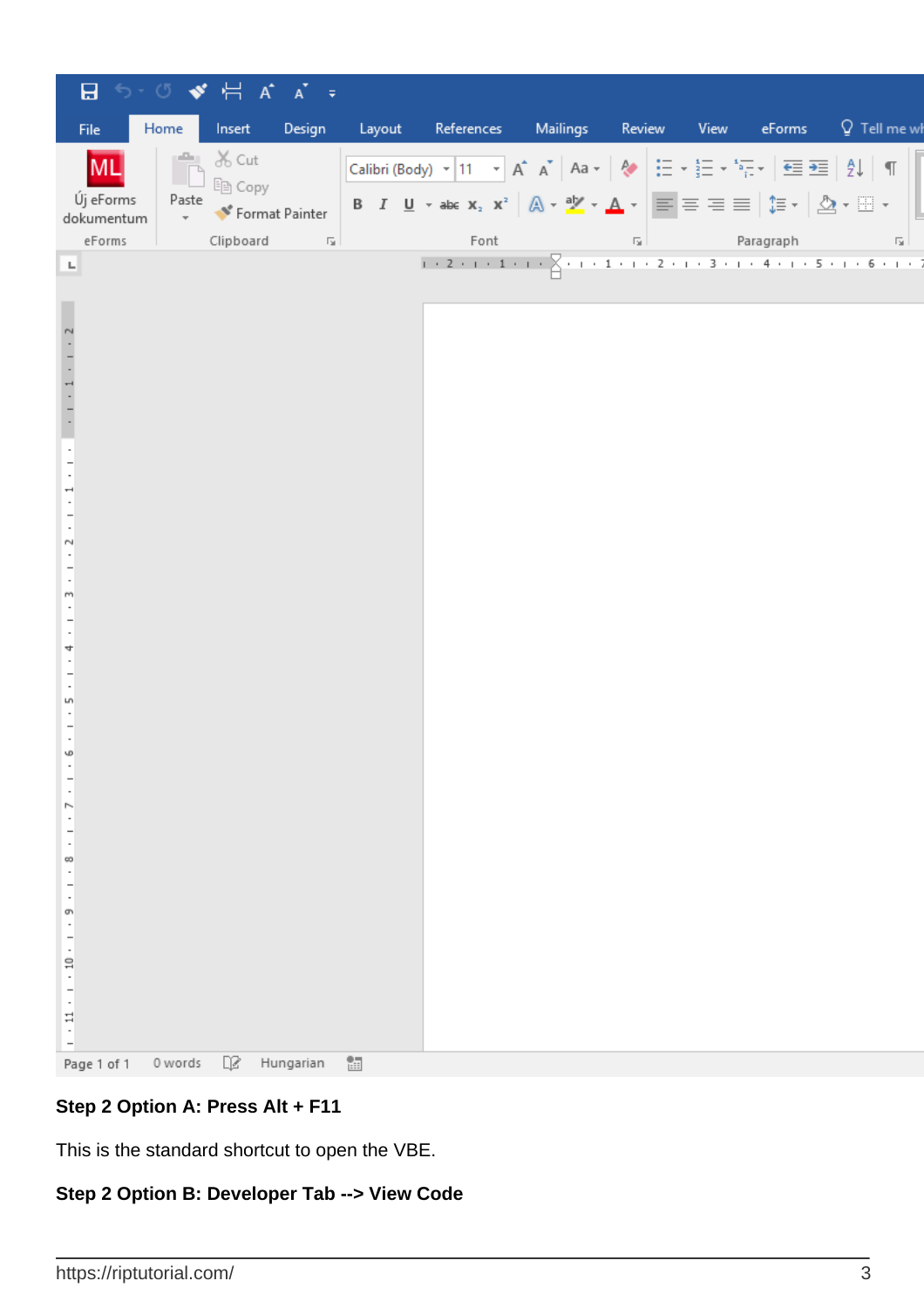First, the Developer Tab must be added to the ribbon. Go to File -> Options -> Customize Ribbon, then check the box for developer.

| General              | Customize the Ribbon and keyboard shortcuts.             |                                   |                                      |
|----------------------|----------------------------------------------------------|-----------------------------------|--------------------------------------|
| <b>Display</b>       |                                                          |                                   |                                      |
| Proofing             | Choose commands from: 0<br>Popular Commands              | $\overline{\phantom{a}}$          | Customize the Ribbon: 0<br>Main Tabs |
| Save                 |                                                          |                                   |                                      |
|                      | <b>Accept Revision</b><br>⊽                              | ┻                                 | <b>Main Tabs</b>                     |
| Language             | <b>Add Table</b>                                         |                                   | □ Ø Home                             |
| Advanced             | 画具三三<br>Align Left                                       |                                   | 田 eForms                             |
|                      | <b>Bullets</b>                                           | ×                                 | □ Clipboard                          |
| Customize Ribbon     | Center                                                   |                                   | 日 Font                               |
| Quick Access Toolbar | E Change List Level                                      |                                   | □ Paragraph                          |
|                      | 昛<br>Copy                                                |                                   | 田 Styles                             |
| Add-ins              | ⋇<br>Cut                                                 |                                   | $\Box$ Editing                       |
|                      | Define New Number Format                                 |                                   | <b>⊞</b> Ø Insert                    |
| <b>Trust Center</b>  | భ<br>Delete                                              |                                   | <b>El</b> ⊘ Design                   |
|                      | K<br>Draw Table                                          |                                   | <b>□</b> Ø Layout                    |
|                      | <b>IIA</b><br><b>Draw Vertical Text Box</b><br>r©q       |                                   | <b>El</b> <i>V</i> References        |
|                      | Email<br>م<br>Find                                       | $Add$ >>                          | $\boxplus \nabla$ Mailings           |
|                      | H⊟►<br>Fit to Window Width                               |                                   | <b>EI</b> ØReview                    |
|                      | Font                                                     | << Remove<br>$\mathbb{I}^{\perp}$ | □ Ø View                             |
|                      | A Font Color                                             | Þ.                                |                                      |
|                      | A Font Settings                                          |                                   | <b>⊞</b> ØeForms                     |
|                      | <b>Font Size</b>                                         | $\mathbb{T}^+$                    | <b>□ ▽</b> Developer                 |
|                      | Footnote<br>AB <sup>1</sup>                              |                                   | □ Ø Add-ins                          |
|                      | s.<br><b>Format Painter</b>                              |                                   | <b>□ Ø Blog Post</b>                 |
|                      | AÎ<br><b>Grow Font</b>                                   |                                   | □ Ø Insert (Blog Post)               |
|                      | Hyperlink                                                |                                   | <b>□ ⊘ Outlining</b>                 |
|                      | <b>Insert Comment</b>                                    |                                   | <b>□ Ø</b> Background Removal        |
|                      | <b>BELLER</b><br><b>Insert Page Section Breaks</b>       | Þ                                 |                                      |
|                      | <b>Insert Picture</b><br>$A =$<br><b>Insert Text Box</b> |                                   | New Tab<br>New Group                 |
|                      |                                                          | $\overline{\phantom{a}}$          | Customizations:<br>Reset ▼           |
|                      | Keyboard shortcuts:<br>Customize                         |                                   | Import/Expo                          |
|                      |                                                          |                                   |                                      |

#### Then, go to the developer tab and **"Visual Basic"**

|             | <b>⊟ ා ි ඁ</b> H A N ₹   |                                                                       |                          |             |                             |     |                            |                                                                                             |      |                          |                            |              |
|-------------|--------------------------|-----------------------------------------------------------------------|--------------------------|-------------|-----------------------------|-----|----------------------------|---------------------------------------------------------------------------------------------|------|--------------------------|----------------------------|--------------|
| <b>File</b> | Home                     | Insert                                                                | Design                   | Layout      | References                  |     | <b>Mailings</b>            | Review                                                                                      | View | eForms                   | Developer                  |              |
| ≧<br>Basic  | 丰<br>EГ<br>Visual Macros | <b>Record Macro</b><br>II® Pause Recording<br><b>A</b> Macro Security | $\bullet$<br>Add-<br>ins | -ಭೆ<br>Word | 囩<br>COM<br>Add-ins Add-ins | 最高・ | Aa Aa $\Xi$ hij<br>☑ 雨 国 面 | Design Mode<br>$\sqrt{\frac{2}{\omega}}$ Properties<br>Group ~                              |      | 牖<br>XML Mapping<br>Pane | Block<br>Authors ~ Editino | É<br>Restric |
|             | Code                     |                                                                       |                          | Add-ins     |                             |     |                            | Controls                                                                                    |      | Mapping                  | Protect                    |              |
| L.          |                          |                                                                       |                          |             |                             |     |                            | $1 + 2 + 1 + 1 + 1 + \sum_{i=1}^n (-1)^i (1+i) + 2 + 1 + 3 + 1 + 4 + 1 + 5 + 1 + 6 + 1 + 3$ |      |                          |                            |              |

This will open the Visual Basic Editor: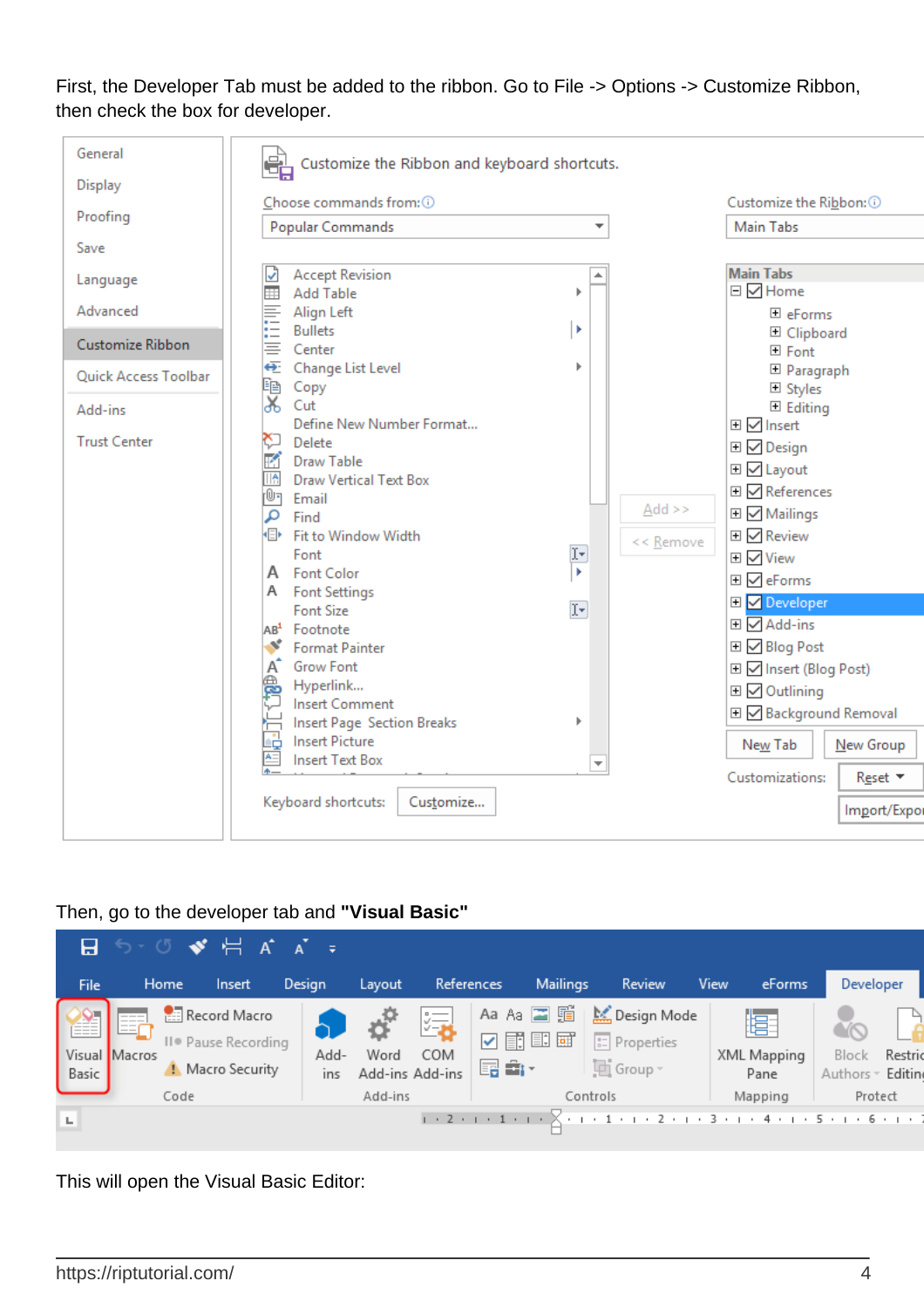Microsoft Visual Basic for Applications - Document1

| <b>Eile</b>                   |                                  |                                |                |              | <u>E</u> dit <u>V</u> iew <u>I</u> nsert F <u>o</u> rmat <u>D</u> ebug | Run | <b>Tools</b>                                       | Add-Ins Window |  | $\overline{\text{Help}}$ |   |  |
|-------------------------------|----------------------------------|--------------------------------|----------------|--------------|------------------------------------------------------------------------|-----|----------------------------------------------------|----------------|--|--------------------------|---|--|
| W                             | Ы<br>$\blacksquare$ .            | X                              |                |              |                                                                        |     | <b>b B A F C I &amp; I &amp; Y &amp; Y &amp; O</b> |                |  |                          |   |  |
| Project - Project             |                                  |                                |                | $\times$     |                                                                        |     |                                                    |                |  |                          |   |  |
| 国                             | 国门                               |                                |                | Ŧ            |                                                                        |     |                                                    |                |  |                          |   |  |
|                               | ⊕-&≸Normal                       |                                |                |              |                                                                        |     |                                                    |                |  |                          |   |  |
|                               |                                  | 中 & Project (Document1)        |                |              |                                                                        |     |                                                    |                |  |                          |   |  |
|                               |                                  | in Microsoft Word Objects      |                |              |                                                                        |     |                                                    |                |  |                          |   |  |
|                               |                                  | ThisDocument                   |                |              |                                                                        |     |                                                    |                |  |                          |   |  |
|                               |                                  | E-References                   |                |              |                                                                        |     |                                                    |                |  |                          |   |  |
|                               |                                  | 由 & saxEBPTools (EBPTools)     |                |              |                                                                        |     |                                                    |                |  |                          |   |  |
|                               |                                  |                                |                |              |                                                                        |     |                                                    |                |  |                          |   |  |
|                               |                                  |                                |                |              |                                                                        |     |                                                    |                |  |                          |   |  |
|                               |                                  |                                |                |              |                                                                        |     |                                                    |                |  |                          |   |  |
|                               |                                  |                                |                |              |                                                                        |     |                                                    |                |  |                          |   |  |
|                               |                                  |                                |                |              |                                                                        |     |                                                    |                |  |                          |   |  |
|                               |                                  |                                |                |              |                                                                        |     |                                                    |                |  |                          |   |  |
|                               |                                  |                                |                |              |                                                                        |     |                                                    |                |  |                          |   |  |
| $\boldsymbol\zeta$            |                                  |                                |                | $\,$         |                                                                        |     |                                                    |                |  |                          |   |  |
| Properties - ThisDocument     |                                  |                                |                | ×            |                                                                        |     |                                                    |                |  |                          | B |  |
| <b>ThisDocumen</b> Document   |                                  |                                |                | $\checkmark$ |                                                                        |     |                                                    |                |  |                          |   |  |
|                               |                                  |                                |                |              |                                                                        |     |                                                    |                |  |                          |   |  |
|                               |                                  | Alphabetic Categorized         |                |              |                                                                        |     |                                                    |                |  |                          |   |  |
| (Name)                        |                                  |                                | ThisDocument A |              |                                                                        |     |                                                    |                |  |                          |   |  |
|                               | AutoFormatOve False              |                                |                |              |                                                                        |     |                                                    |                |  |                          |   |  |
|                               | AutoHyphenatic False             |                                | ▾∣             |              |                                                                        |     |                                                    |                |  |                          |   |  |
|                               | ChartDataPoint <sup>1</sup> True |                                |                |              |                                                                        |     |                                                    |                |  |                          |   |  |
| DefaultTabStop 36             | ConsecutiveHyp0                  |                                |                |              |                                                                        |     |                                                    |                |  |                          |   |  |
| DefaultTargetFr               |                                  |                                |                |              |                                                                        |     |                                                    |                |  |                          |   |  |
| DisableFeatures False         |                                  |                                |                |              |                                                                        |     |                                                    |                |  |                          |   |  |
| DoNotEmbedSysTrue             |                                  |                                |                |              |                                                                        |     |                                                    |                |  |                          |   |  |
| EmbedLinguisticlTrue          |                                  |                                |                |              |                                                                        |     |                                                    |                |  |                          |   |  |
| EmbedTrueTypeFalse            |                                  |                                |                |              |                                                                        |     |                                                    |                |  |                          |   |  |
| EncryptionProvi               |                                  |                                |                |              |                                                                        |     |                                                    |                |  |                          |   |  |
| EnforceStyle                  |                                  | False                          |                |              |                                                                        |     |                                                    |                |  |                          |   |  |
| FarEastLineBrea               |                                  |                                |                |              |                                                                        |     |                                                    |                |  |                          |   |  |
|                               |                                  | FarEastLineBrea 0 - wdFarEastL |                |              |                                                                        |     |                                                    |                |  |                          |   |  |
| Final                         | FormattingShow True              | False                          |                |              |                                                                        |     |                                                    |                |  |                          |   |  |
|                               |                                  | FormattingShow 5 - wdShowFilt  |                |              |                                                                        |     |                                                    |                |  |                          |   |  |
|                               | FormattingShow False             |                                |                |              |                                                                        |     |                                                    |                |  |                          |   |  |
|                               | FormattingShow True              |                                |                |              |                                                                        |     |                                                    |                |  |                          |   |  |
|                               | FormattingShow False             |                                |                |              |                                                                        |     |                                                    |                |  |                          |   |  |
|                               | FormattingShow False             |                                |                |              |                                                                        |     |                                                    |                |  |                          |   |  |
|                               | FormattingShow False             |                                |                |              |                                                                        |     |                                                    |                |  |                          |   |  |
|                               | GrammarChecke True               |                                |                |              |                                                                        |     |                                                    |                |  |                          |   |  |
| GridDistanceHor <sup>19</sup> |                                  |                                |                |              |                                                                        |     |                                                    |                |  |                          |   |  |
| CridDiatoncoMor 0             |                                  |                                |                | v            |                                                                        |     |                                                    |                |  |                          |   |  |

Read Getting started with word-vba online: [https://riptutorial.com/word-vba/topic/8062/getting](https://riptutorial.com/word-vba/topic/8062/getting-started-with-word-vba)[started-with-word-vba](https://riptutorial.com/word-vba/topic/8062/getting-started-with-word-vba)